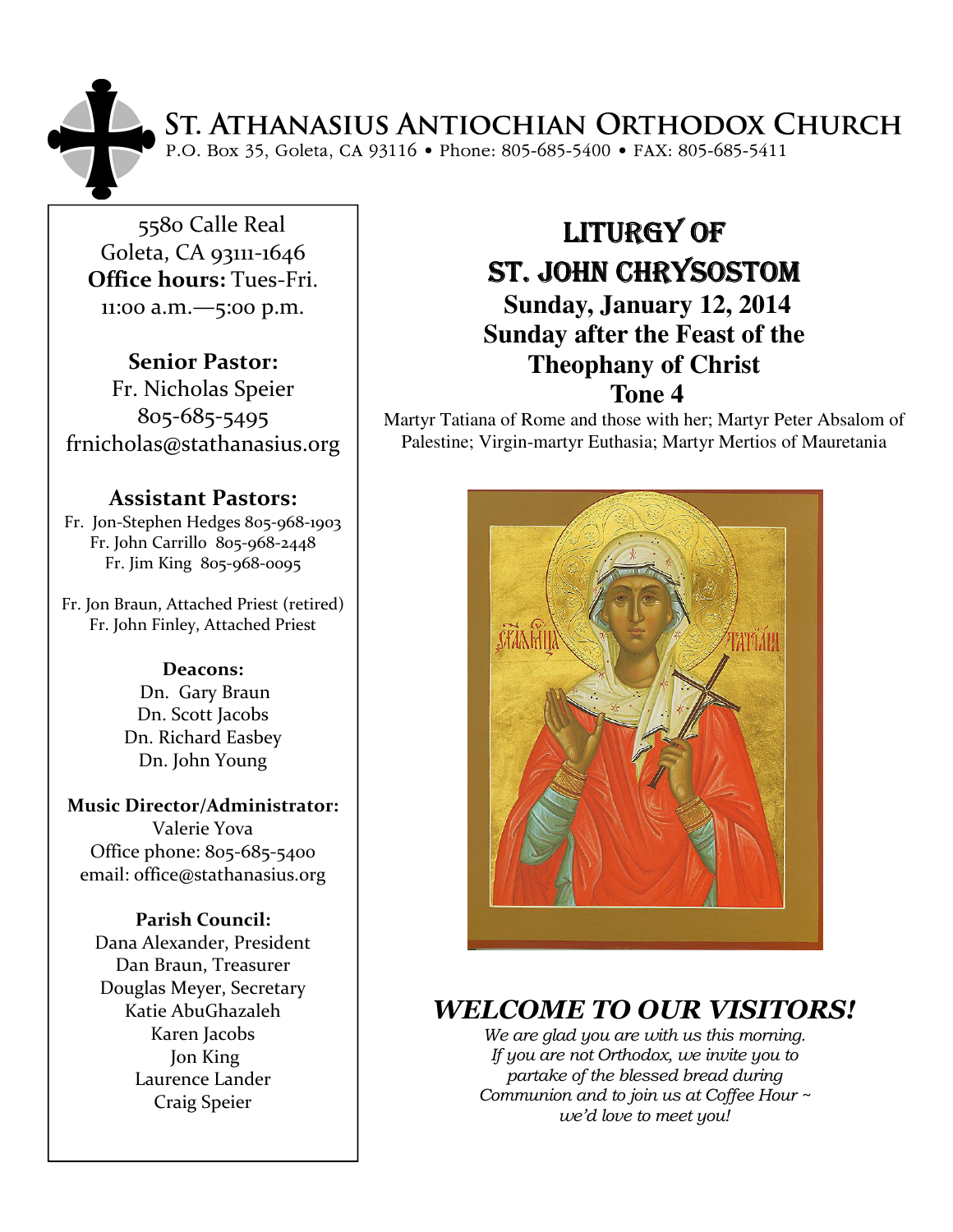# Calendar for this Week

#### **Sunday, January 12 NO RELIGIOUS EDUCATION**

| $9:00$ a.m.  | <b>Matins</b>               |
|--------------|-----------------------------|
| $10:00$ a.m. | Divine Liturgy              |
| $12:15$ p.m. | Blessing of Water at Goleta |
|              | Beach followed by picnic    |

#### **Monday, January 13**

NO DAILY MATINS 4:30 p.m. St. Brigid Outreach Dinner at St. Michael's in Isla Vista

## **Tuesday, January 14**

NO DAILY VESPERS

#### **Wednesday, January 15**

NO DAILY MATINS

# **Thursday, January 16**

NO DAILY VESPERS 7:00 p.m. Choir Rehearsal

## **Friday, January 17**

NO DAILY MATINS

#### **Saturday, January 18**

| $4:30$ p.m. | <b>Adult Catechism</b>     |  |
|-------------|----------------------------|--|
|             | at Sumida Gardens          |  |
| $6:00$ p.m. | <b>Great Vespers</b>       |  |
|             | at 300 Sumida Gardens Lane |  |

#### **Sunday, January 19**

# **FIRST SUNDAY IN NEW BUILDING! NO RELIGIOUS EDUCATION**

| $9:00$ a.m.  | <b>Matins</b>             |
|--------------|---------------------------|
| $10:00$ a.m. | Divine Liturgy            |
| $12:00$ p.m. | Coffee Hour and Reception |
|              | for Archbishop Joseph     |

# *Sunday Morning Ministries Schedule*

#### **Eucharist Bread**

| January 12 | Tinyayeva     |
|------------|---------------|
| January 19 | G. Braun      |
| January 26 | Giordani      |
| February 2 | <b>Thomas</b> |

#### **Coffee Hour**

| January 12 | (Only Coffee & Tea after Liturgy)   |
|------------|-------------------------------------|
|            | Picnic at Goleta Beach after Great  |
|            | Blessing of the Water               |
| January 19 | D. Washburn/J. Wallerstedt          |
|            | and Social Committee (reception in  |
|            | commemoration of Archbishop         |
|            | Joseph's Pastoral Visit, St. Xenia, |
|            | and St. Athanasius)                 |
| January 26 | Shackelford/Genatone                |
| February 2 | D. & D. Alexander                   |
|            |                                     |

#### **Greeters**

| January 12 | S. & C. Shackelford        |
|------------|----------------------------|
| January 19 | D. & D. Alexander, P. King |
| January 26 | P. Morrison, D. Genatone   |
| February 2 | P. King/P. Matthews        |

#### **Ushers**

| January 12 | C. Speier, Rita Schneider, P. King |
|------------|------------------------------------|
| January 19 | J. King, G. Braun Jr., P. King     |
| January 26 | S. & L. Speier, P. Brunner         |
| February 2 | D. Meyer, R. Barre, D. Lewis       |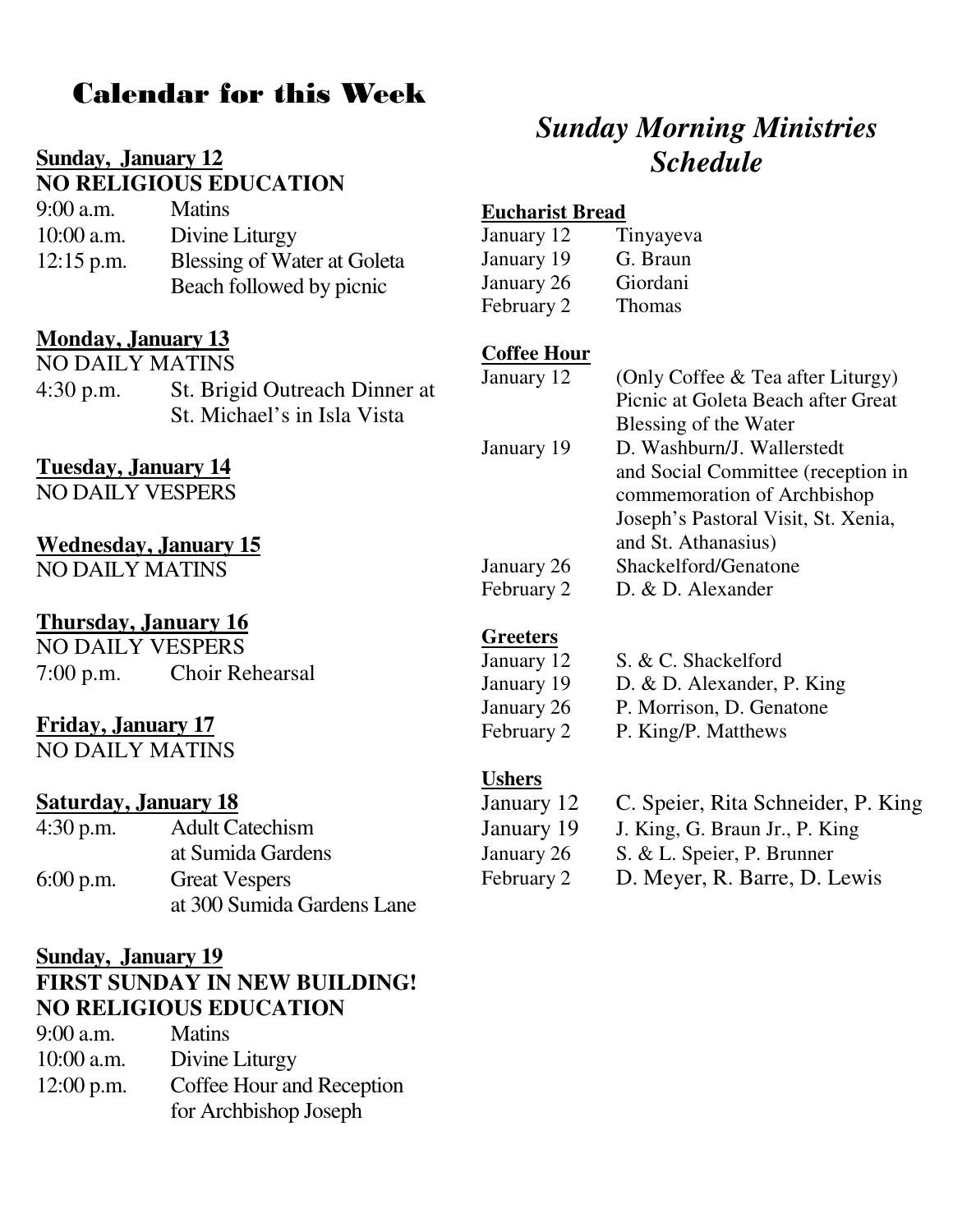# CHANGEABLE TEXTS FOR THE DAY

## **AT THE END OF THE MATINS SERVICE, WE SING THE GREAT DOXOLOGY. ("Glory to You, Who have shown us the light…" - Complete text is in the front of the Liturgy Book.)**

# **THE LITURGY OF THE WORD**

#### **First Antiphon—Psalm Verses for the Feast with Refrain**

- Verse: When Israel went forth from Egypt, the house of Jacob from a people of strange language, Judah became his sanctuary, Israel his dominion.
- **Refrain: Through the intercessions of the Theotokos, O Savior, save us.**
- Verse: The sea looked and fled, Jordan turned back. What ails you, o sea, that you flee? O Jordan, that you turn back? [refrain]
- Verse: Glory....now and ever... [refrain]

#### **Second Antiphon– Psalm Verses for the Feast with Refrain**

- Verse: I love the Lord because He has heard the voice of my supplication. Because He inclined His ear to me, therefore I will call on Him as long as I live.
- **Refrain: O Son of God baptized in the Jordan, save us who sing to Thee, Alleluia!**
- Verse*:* The snares of death encompassed me; the pangs of hell laid hold on me. I suffered distress and anguish, then I called on the name of the Lord. [refrain]
- Verse: Gracious and righteous is the Lord, and our God is merciful. [refrain]

Glory to the Father and to the Son and to the Holy Spirit, now and ever, and unto ages of ages. Amen.

Only begotten Son and immortal Word of God, who for our salvation didst will to be incarnate of the Holy Theotokos and ever-virgin Mary, who without change didst become man and was crucified, O Christ our God, trampling down death by death, who art one of the Holy Trinity, glorified with the Father and the Holy Spirit: save us.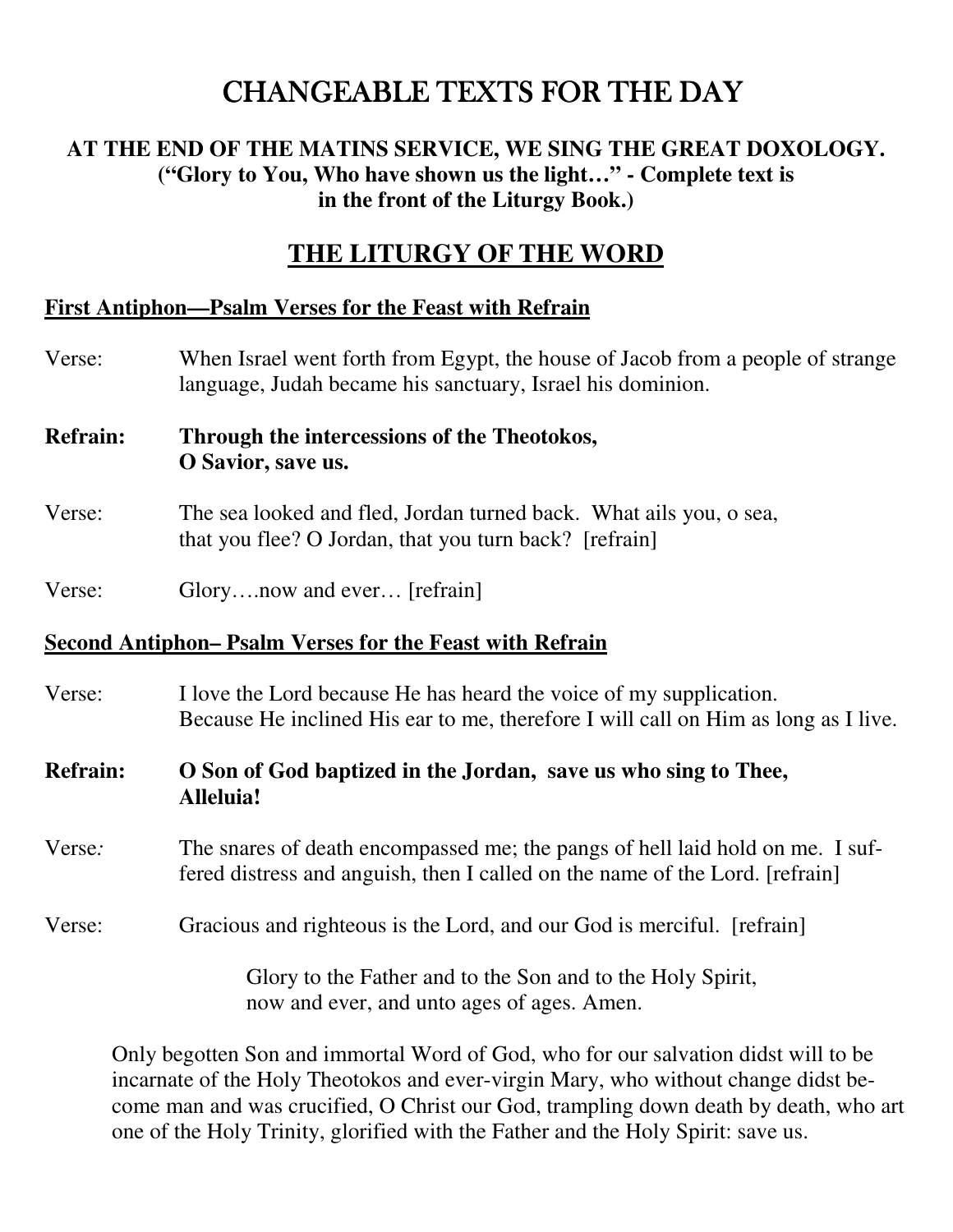#### **THIRD ANTIPHON—Psalm Verses with Troparion as refrain**

| Verse:          | O give thanks to the Lord, for He is good. For his mercy endures forever!                                                                                                                                                                                                                                                                                  |
|-----------------|------------------------------------------------------------------------------------------------------------------------------------------------------------------------------------------------------------------------------------------------------------------------------------------------------------------------------------------------------------|
| <b>Refrain:</b> | When You, O Lord, were baptized in the Jordan,<br>worship of the trinity was made manifest!<br>For the voice of the Father bore witness to You,<br>calling You his beloved Son.<br>And the spirit, in the likeness of a dove<br>confirmed the truth of His Word.<br><b>Christ our God, Who has appeared</b><br>and enlightened the world,<br>glory to You! |
| Verse:          | Let the house of Israel say: for He is good,<br>For His mercy endures forever! [refrain]                                                                                                                                                                                                                                                                   |
| Verse:          | Let the house of Aaron say: for He is good,<br>For His mercy endures forever! [refrain]                                                                                                                                                                                                                                                                    |

#### **LITTLE ENTRANCE**

## **Troparion of the Resurrection Tone 4 (Music on page 45 of Liturgy Book)**

Having learned the joyful message of the Resurrection from the angel, the women disciples of the Lord cast from them their parental condemnation, and proudly broke the news to the disciples saying death has been spoiled. Christ God is risen, granting the world great mercy.

#### **Troparion of Epiphany Tone 1**

When You, O Lord, were baptized in the Jordan, worship of the trinity was made manifest! For the voice of the Father bore witness to You, calling You his beloved Son. And the spirit, in the likeness of a dove confirmed the truth of His Word. Christ our God, Who has appeared and enlightened the world, glory to You!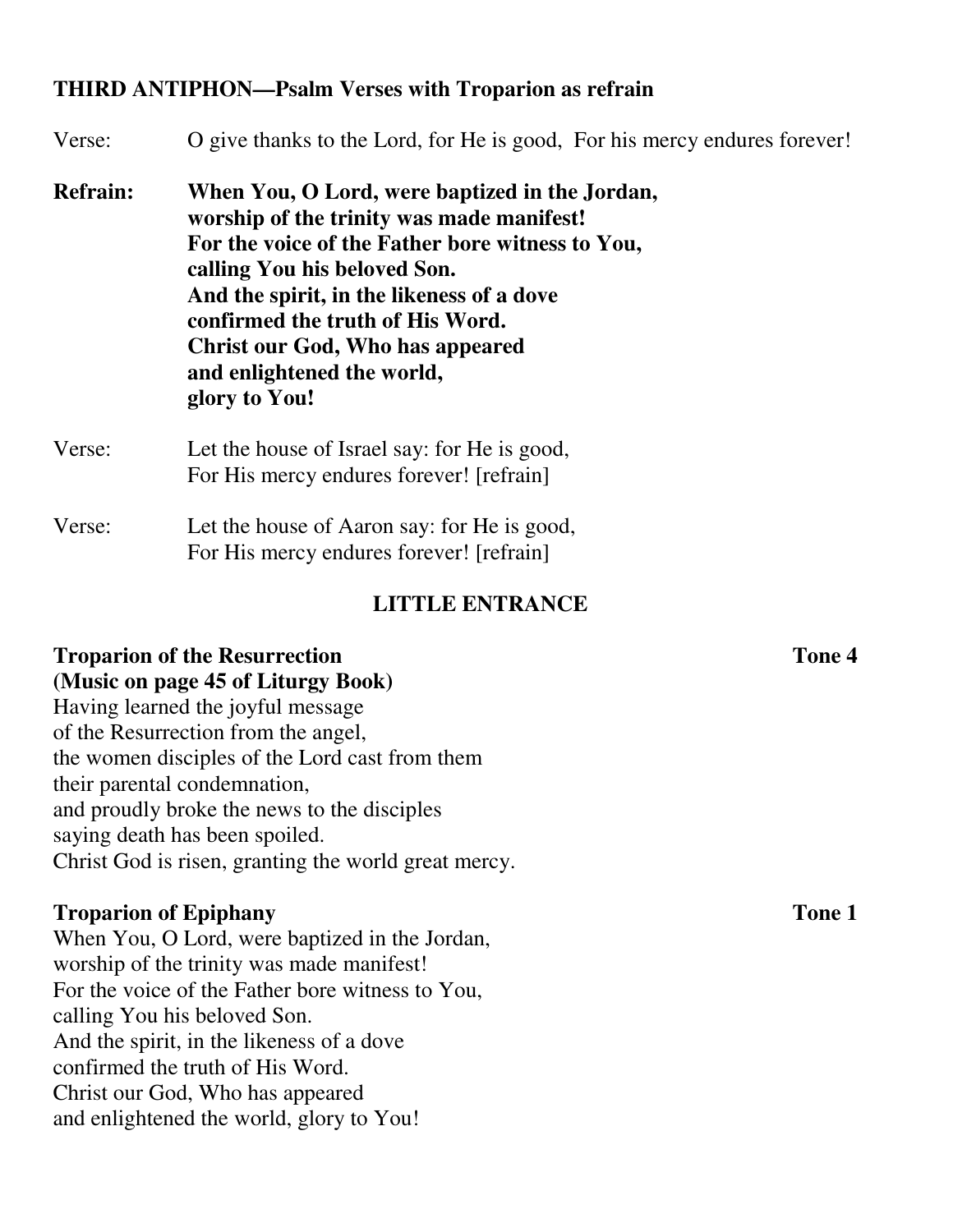## **Troparion to St. Athanasius (Music on p. 54 of Liturgy Book) Tone 3**  Holy Bishop Athanasius, you became a stronghold of Orthodoxy, strengthening the Church through your divine teachings. Opposing the heretical opinion of Arius, you explained and taught that the Son is equal in nature with the Father. O holy Father, intercede with Christ God

that He may grant us abundant mercy.

# **Kontakian of Epiphany Tone 4**

Today You have shone forth to the world, O Lord, and the light of Your countenance has been marked on us. Knowing You, we sing Your praises: "You have come and revealed Yourself,// O unapproachable Light."

# **TRISAGION (THRICE-HOLY) HYMN (p. 9 of Liturgy Book)**

|                                                             | Holy God, Holy Mighty, Holy Immortal, have mercy on us. |  |
|-------------------------------------------------------------|---------------------------------------------------------|--|
| +Glory to the Father and to the Son and to the Holy Spirit, |                                                         |  |
|                                                             | now and ever and unto ages of ages. Amen.               |  |
|                                                             | Holy Immortal have mercy on us.                         |  |
| Deacon:                                                     | With strength!                                          |  |
| People:                                                     | Holy God, Holy Mighty, Holy Immortal, have mercy on us. |  |

## **Preparatory Psalm Verses before the Epistle (Prokeimenon) Tone 1**

Let Thy mercy, O Lord, be upon us, as we have set our hope on Thee. (Ps 32/33:22)

**Verse:** Rejoice in the Lord, O you righteous! Praise is becoming to the upright. *(Ps 32/33:1)* 

#### **Epistle Reading— Ephesians 4:7-13**

Brethren, grace was given to each of us according to the measure of Christ's gift. Therefore it is said, "When He ascended on high He led a host of captives, and He gave gifts to men." (In saying, "He ascended," what does it mean but that He had also descended into the lower parts of the earth? He who descended is He who also ascended far above all the heavens, that He might fill all things.) And His gifts were that some should be apostles, some prophets, some evangelists, some pastors and teachers, to equip the saints for the work of ministry, for building up the body of Christ, until we all attain to the unity of the faith and of the knowledge of the Son of God, to mature manhood, to the measure of the stature of the fullness of Christ.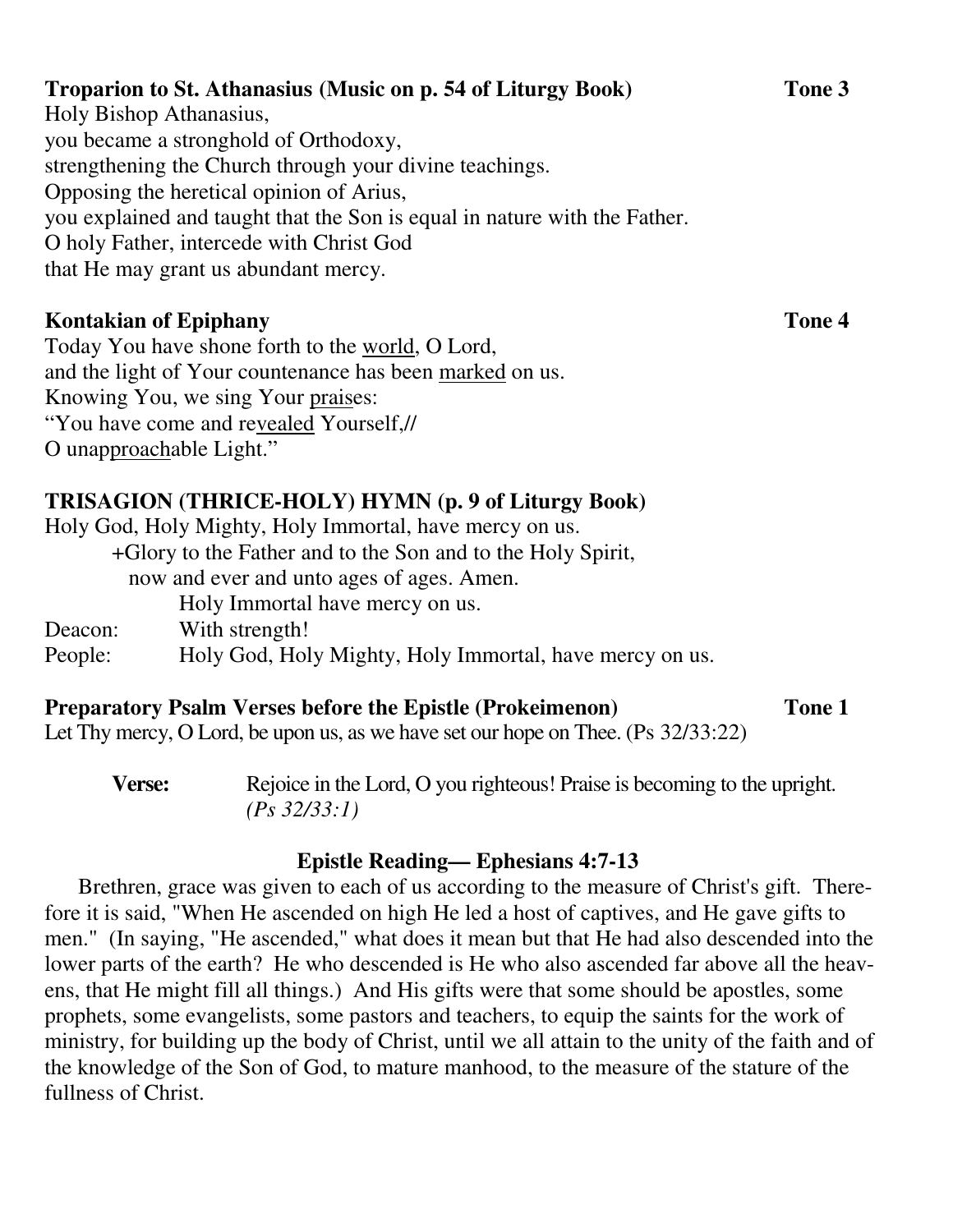| Alleluia Refrain and Psalm verses before the Gospel<br>Tone 5 |                                                                                                                                                   |  |
|---------------------------------------------------------------|---------------------------------------------------------------------------------------------------------------------------------------------------|--|
| <b>Chanter:</b>                                               | Alleluia, Alleluia, Alleluia!                                                                                                                     |  |
| <b>People:</b>                                                | Alleluia, Alleluia, Alleluia!                                                                                                                     |  |
| Verse:                                                        | I will sing of the mercies of the Lord forever; with my mouth;<br>I will make known Thy faithfulness to all generations. (Ps 88/89:1)<br>Alleluia |  |
| Verse:                                                        | For Thou hast said: "Mercy shall be built up forever;<br>In the heavens shall Thy truth be established." (Ps 88/89:2) Alleluia                    |  |

#### **Gospel Reading***—* **Matthew 4:12-17**

At that time when Jesus heard that John had been arrested, he withdrew into Galilee; and leaving Nazareth he went and dwelt in Capernaum by the sea, in the territory of Zebulon and Naphtali, that what was spoken by the prophet Isaiah might be fulfilled:

"The land of Zebulon and the land of Naphtali, toward the sea, across the Jordan, Galilee of the Gentiles -- the people who sat in darkness have seen a great light, and for those who sat in the region and shadow of death light has dawned."

From that time Jesus began to preach, saying, "Repent, for the kingdom of heaven is at hand<sup>"</sup>

## **LITURGY OF THE FAITHFUL**

#### **Meglynarion (Hymn to the Mother of God—p. 27 of Liturgy book)**

Magnify, O my soul, the most-pure Virgin Theotokos, more honorable than the heavenly hosts!

No tongue knows how to praise you worthily, O Theotokos; even Angels are overcome with awe praising you. But since you are good, accept our faith; for you know our love inspired by God! You are the defender of Christians, and we magnify you.

#### **Communion of the Clergy (Liturgy Book page 32)**

Praise the Lord from the heavens! Praise Him in the highest! (Ps 148:1) The grace of God has appeared for the salvation of all. Alleluia. (Titus 2:11)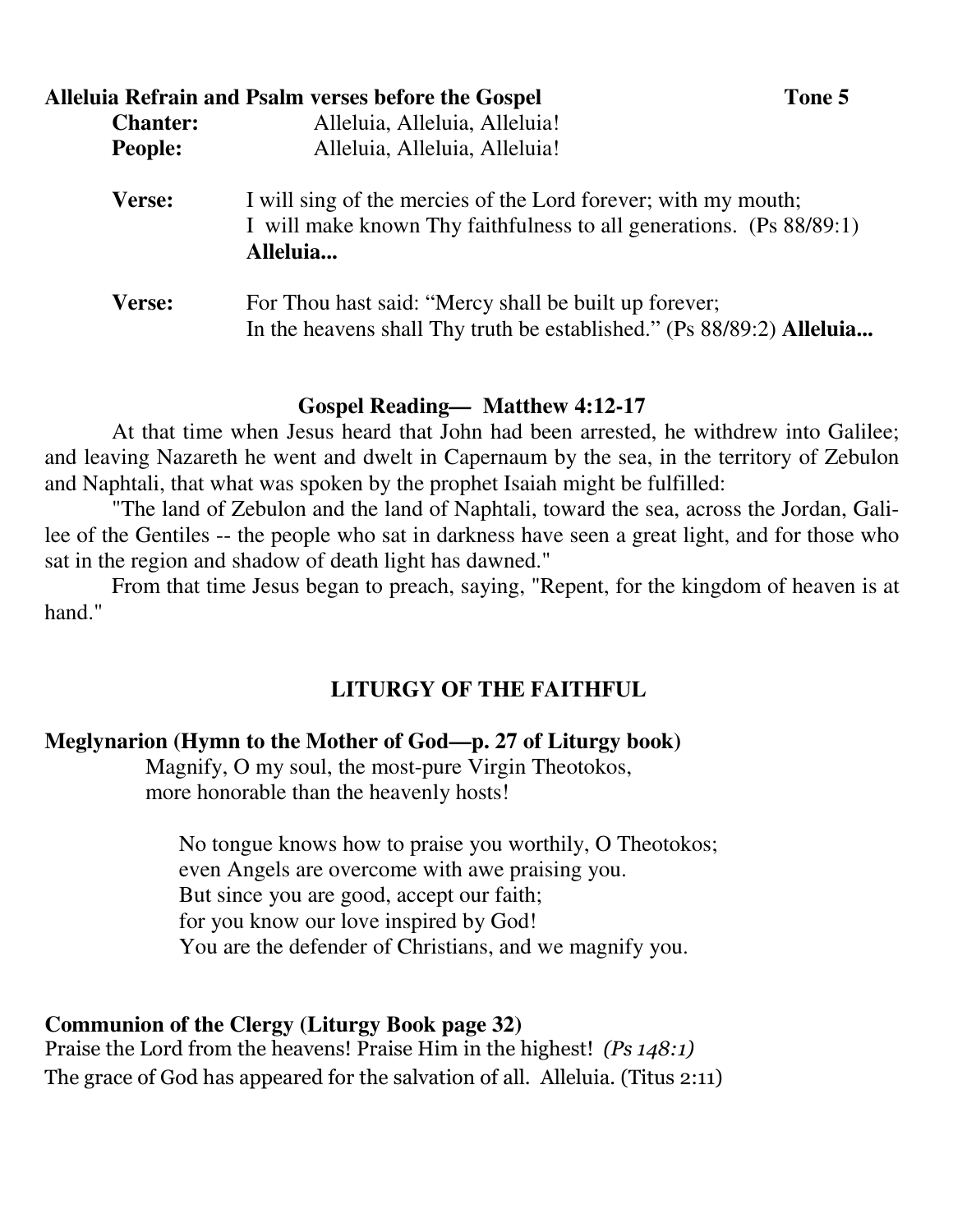## **Communion of the People (Liturgy Book page 33)**

Of Thy mystical Supper, O Son of God, accept me today as a communicant. For I will not speak of thy mysteries to Thine enemies. Neither like Judas will I give Thee a kiss. But like the thief will I confess Thee: Remember me, O Lord, in Thy Kingdom! Receive the Body of Christ, taste the fountain of immortality.

# *HOLY COMMUNION*

*In the Orthodox Church, the sacrament of Communion is offered only to Christians who are baptized in the name of the Trinity and chrismated into the Orthodox Faith. Non-Orthodox believers may approach the chalice for a blessing and the blessed bread instead of the Eucharist. So that the priest is aware of this, please just say,* 

*"Father, bless" when you get to the chalice.* 

#### **Thanksgiving Prayers after Communion**

At the end of the Divine Liturgy, we offer the prayers of thanksgiving for having received the Body and Blood of Christ. These beautiful prayers help us to reflect on the mystery in which we have just partaken, and prepare us for our transition back into the "world." We invite you to listen to these beautiful prayers during and after the veneration of the cross at the end of the service, and ask that you show courtesy to those who are remaining to hear the prayers in their entirety by waiting until Coffee Hour to socialize.

# MOVE TO THE NEW BUILDING

The following dates have been set by the Outreach, Social and Building Committees for events related to welcoming guests into our new home:

| Sat., Jan. 18, 2014 | First Great Vespers in new building, 6 p.m.                                                                                                                                                                                                              |  |
|---------------------|----------------------------------------------------------------------------------------------------------------------------------------------------------------------------------------------------------------------------------------------------------|--|
| Sun., Jan. 19       | Archbishop Joseph's Pastoral Visit (Fr. Nicholas will be inviting<br>some of the Central Coast Orthodox clergy & parishioners to join us.)<br>Matins 9:00 a.m., Liturgy 10:00 a.m.<br>Please arrive by 8:45 a.m. to greet the archbishop when he enters. |  |
| Sat., Feb. 15       | Pastor's Open House                                                                                                                                                                                                                                      |  |
| Sat., May 3         | Community Open House (This is the time to invite your<br>neighbors, colleagues, non-Orthodox family and<br>friends. Will include tours, mini-concert,<br>refreshments, and Great Vespers. More details TBA.)                                             |  |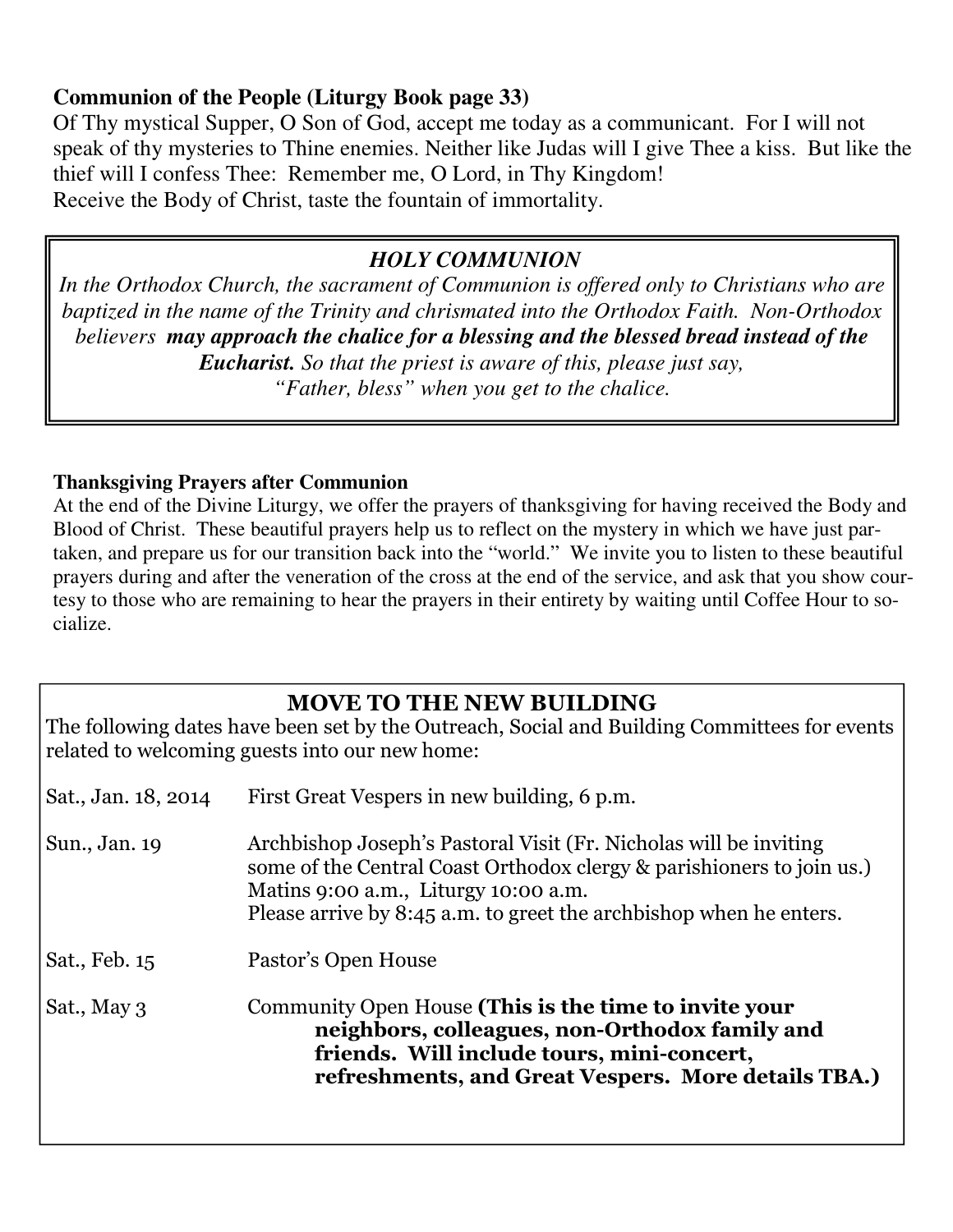# $CELEB$ Re $ATI$ *ONS* for THIS WEEK

#### **Wedding Anniversaries**

- 1/14 Kate and David Vander Laan
- 1/15 John and Liz Heiduk

#### **Birthdays**

- 1/14 Viktoria Hedges, Sabina Shackelford
- 1/15 Thomas Ballew, Sophia Johnson
- 1/16 Kent Jacobs
- 1/18 Alan Wallerstedt, Rita Schneider
- 1/19 John Wallace

## **Feast Day Celebrations**

| 1/12 | <b>St. Tatiana the Martyr</b> | Tatiana Speier                           |
|------|-------------------------------|------------------------------------------|
| 1/14 | <b>St. Nina</b>               | Gail Shannon                             |
| 1/14 | <b>St. Mungo/Kentergern</b>   | Kent Fox                                 |
| 1/17 | <b>St. Anthony</b>            | Beau Brunner, Evonne Chala, Troy Harris, |
|      |                               | Cole Kronman                             |
| 1/18 | <b>St. Cyril</b>              | O.J. Finley                              |

# Home concert by Michael Kelly Blanchard Singer, Song writer, Storyteller Monday, January 27, 2014—7:00 p.m. at the home of Larry & Cheryl Lander Free-will donation/includes dessert and coffee Seating is limited. Please R.S.V.P. to the church office: 805-685-5400 or office@stathanasius.org For more on Michael: www.michaelkellyblanchard.com

מממממממממממממממממממממממממממממממ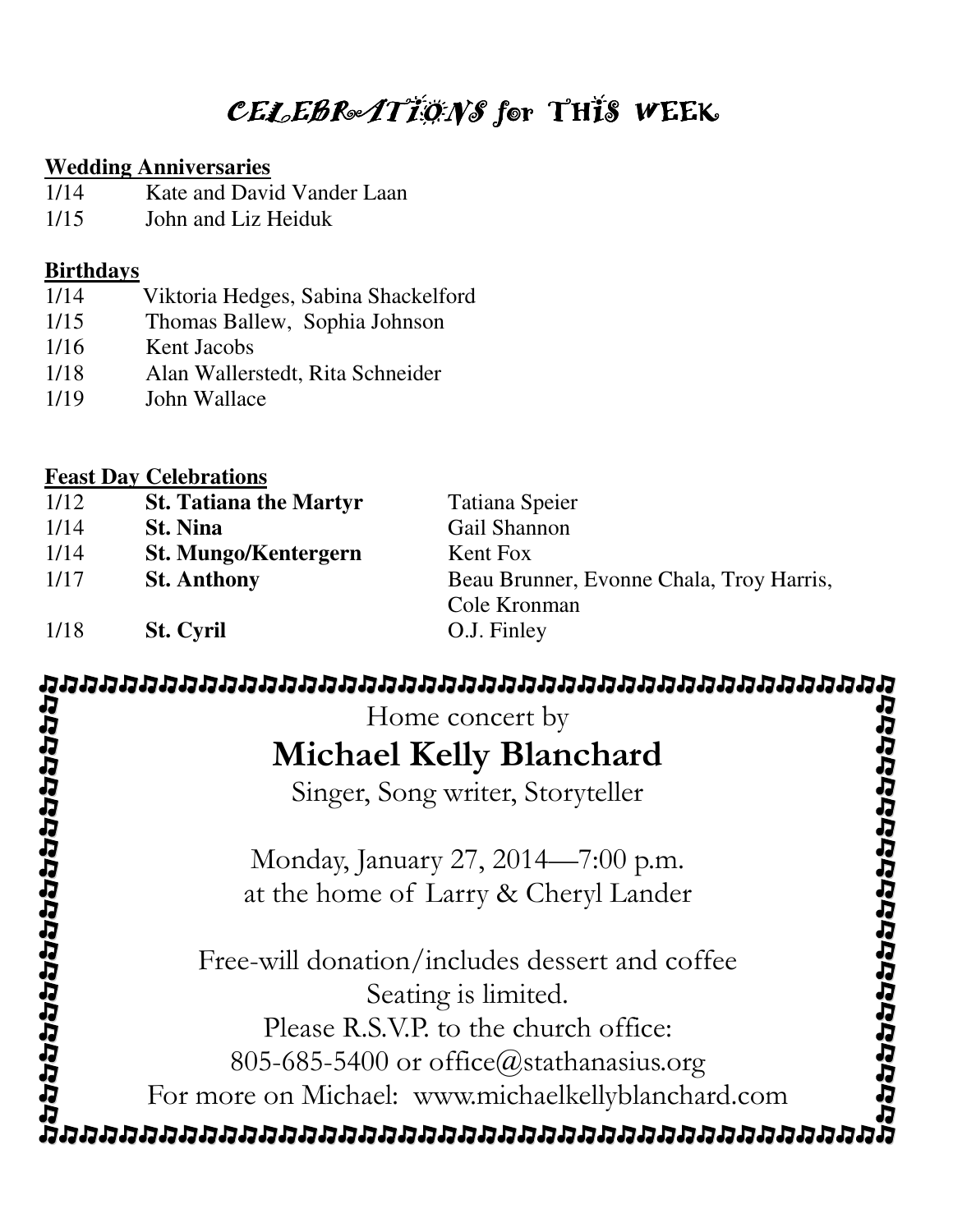# ANNOUNCEMENTS & CALENDAR HIGHLIGHTS

 You can access a complete calendar of services and other parish activities on our website: **www.stathanasius.org.** 

*We extend our sincere condolences to Peggy and the entire King family as we mourn the loss of our dear Fr. Jim. May his memory be eternal.* 

#### **Schedule of Funeral services:**

**Sunday, January 12**  6:00 p.m. Viewing, 7:00 p.m. Trisagion Prayers

**Monday, January 13** 

 8:30 a.m. - Liturgy 10:00 a.m. - Funeral followed by burial at Goleta Cemetery and Mercy Meal

#### **PLEASE PARK ON THE STREET OR AT THE ELK'S LODGE. Parking in the church lot will be reserved for the family and reception. In lieu of flowers, the family requests that donations be made to the St. Athanasius Clergy Fund.**

#### **RELIGIOUS EDUCATION SCHEDULE**

There will be no Sunday Religious Education classes until we are settled into our new building. The teachers will keep parents informed of the date on which classes will resume.

#### **EPIPHANY CELEBRATION TODAY AT GOLETA BEACH**

We will do the service of the **Great Blessing of the Water** at Goleta Beach today at 12:30 p.m. along with St. Barbara Greek Parish, followed by our traditional Picnic. A donation of \$5/person is requested to cover the lunch.

#### **DAILY MATINS AND VESPERS ARE CANCELLED FOR THIS WEEK, DUE TO OUR MOVE TO THE NEW BUILDING. We will resume our schedule of services the week of January 20th.**

**NEXT SUNDAY** for our first liturgy in the new building, we will have our beloved Archbishop Joseph with us for Hierarchal Matins and Divine Liturgy. If you can attend Matins, please come at 8:45 a.m. to greet Abp. Joseph when he enters the church.

#### **UPCOMING FEAST DAY SERVICES**

Wednesday, January 29 6:00 p.m. Vesperal-Liturgy for the Feast of the Three Hierarchs

#### **WOMEN'S FELLOWSHIP SOCIAL JANUARY 31st**

Please join us Friday January 31, 2014 at for our first Women's Fellowship Social of the year. It will be at Sarah Keller's complex from 7-9pm. Please check your email for the Evite for from Christie Robinson for details. If the church does not have your current email please update with the Church office ASAP. We are going to be briefly discussing the events for 2014 while we enjoy each other and CHOCOLATE! Thanks! - Christie Robinson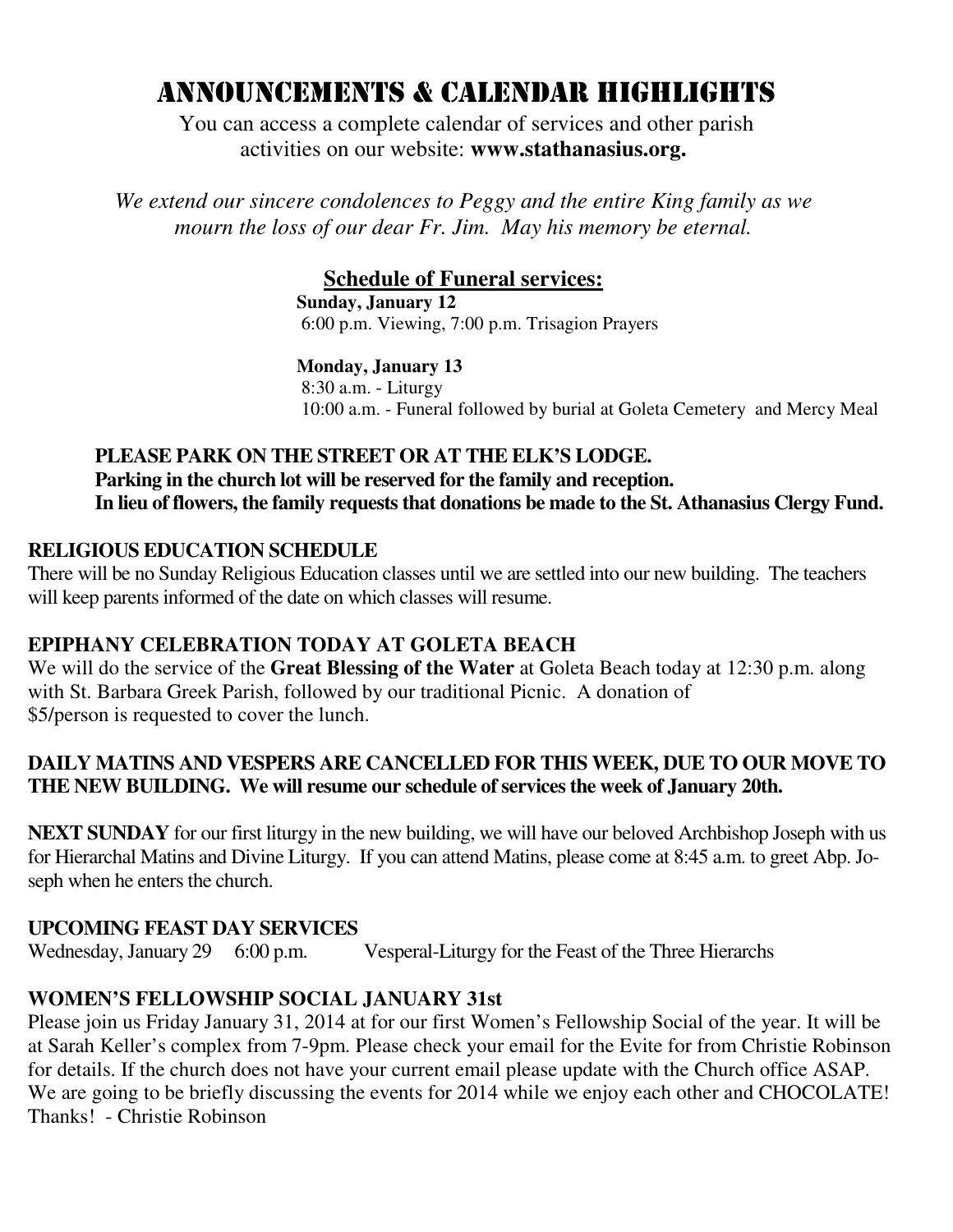# TEEN SCENE

# **JOURNEY TO ADULTHOOD**

Schedule of Activities and Service Projects September- November 2013

# **Rite 13 (Grades 7-8)**

**JANUARY**  Sunday January 26 Service Project at Rescue Mission, 4:45 p.m. **FEBRUARY**  Sunday, February 9 Progressive Dinner, details TBA Date TBA St. Barbara Monastery visit **J2-A (Grades 9-10) JANUARY** Wesnesday, January 22 IV Hot Cocoa Night (5:30-7:30pm) Friday, January 24 Movie Night (Time TBD) Sunday, January 26 Fire on Father, 5:00 p.m. at Fr. Nicholas and Jan's **FEBRUARY** Saturday, February 1 Game Night (7:00-8:30pm) **YAC Grades 11-12 JANUARY** Sunday, January 26 Fire on Father, 5:00 p.m. at Fr. Nicholas and Jan's

# **MARK YOUR CALENDAR—UPCOMING EVENTS:**

- **YES! Weekend (**Youth Equipped to Serve) January 17-19, 2014 (Martin Luther King Weekend)
	- Camp St. Nicholas **Winter Teen Camp**  February 14-17, 2014 (Presidents' Weekend)
		- Project Mexico Mission Trip—August 13-19, 2014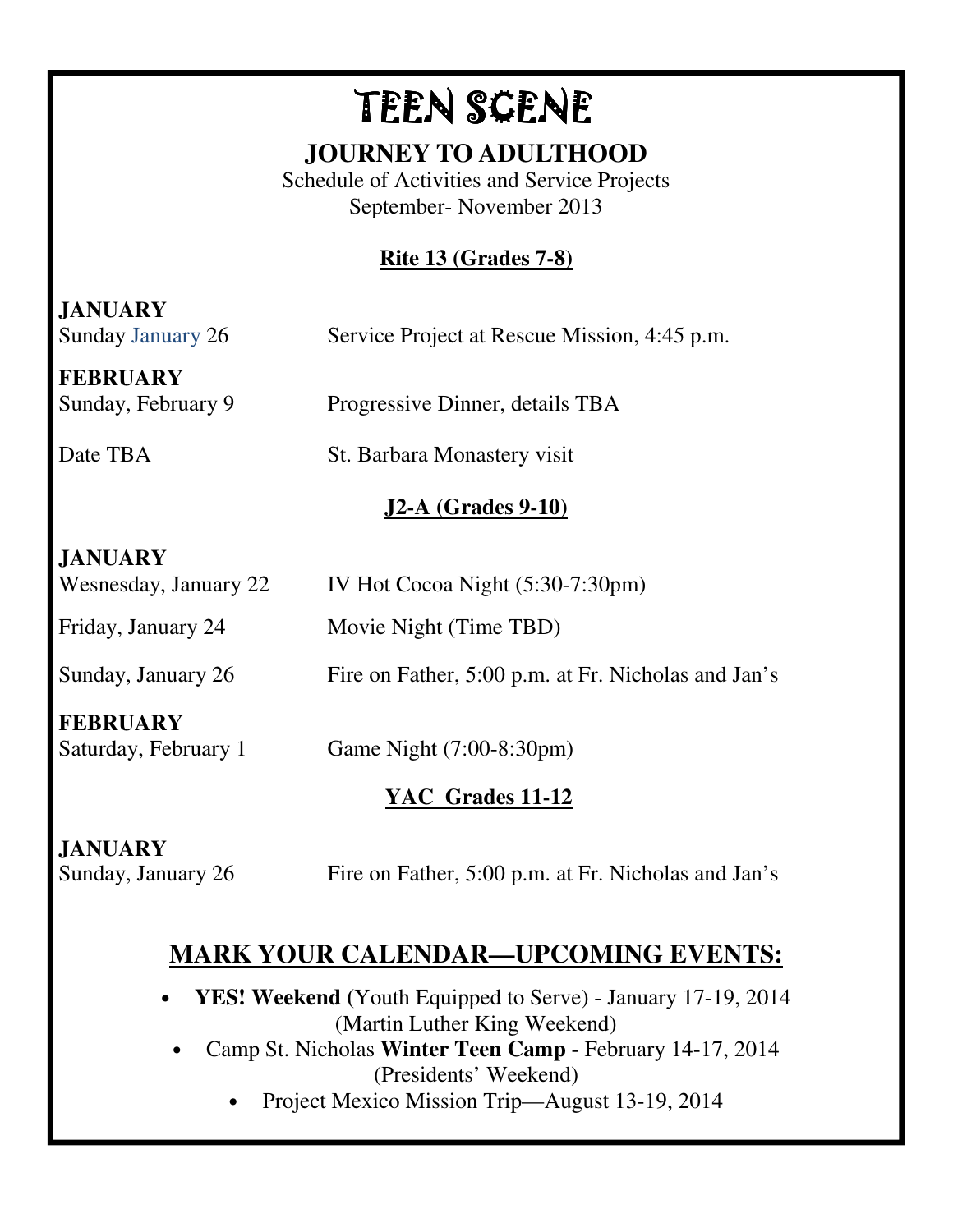# **PRAYER REQUESTS**

Prayer requests received through the parish office will be printed in the bulletin and will be prayed for during the litanies at the daily services. Prayer requests received in the box at the church will be prayed for quietly at the altar at all services. Prayer requests remain for 40 days unless requested otherwise.

## **Send prayer requests for the bulletin to: office@stathanasius.org. Please pray for the health of:**

| Fr. Alexander Atty               | Kh. Luann B.      | Eleni Z.              |
|----------------------------------|-------------------|-----------------------|
| Mother Victoria                  | Gail S.           | Sylvia G.             |
| Met. Paul & Abp. John            | Olga G.           | Jimmy                 |
| who have been                    | Leona G.          | Molly M.              |
| kidnapped by terrorists          | Mick K. & Family  | Infants Luke & Andrew |
| in Turkey.                       | Mary & Susan      | Joy                   |
| Fr. Gordon & Mary Sue W.         | Duane F.          | Victoria T.           |
| Fr. Luke H. and Family           | Marna D.          | Nataliya T.           |
| Greg & Margaret Y.               | Frank G.          | Galina                |
| Mary Ellen B.                    | Baby Christian F. | Frances C.            |
| Kate, David, Salem & Baby Miriam | Richard           |                       |

*For repose of the souls of:* Patrick B., Andrew S.

#### **ABOUT OUR PRAYER LISTS:**

Prayer requests in the bulletin are prayed out loud during the deacons' litanies and should be submitted to the church office—office@stathanasius.org.

Prayer requests put into the **wooden box in the narthex** will be said silently at the altar at most services. During the **Great Entrance of the Divine Liturgy**, only Orthodox Christians are commemorated, and that list is comprised of the sick, those celebrating special occasions listed in the bulletin, and those who prepared the Eucharist bread. Others are prayed for during the Proskomedia (Preparation of the Bread and Wine for Communion).

#### ST. ATHANASIUS BOOK CENTER

⋇

米米米米米米米米米米 \*\*\*\*\*\*\*\*\*\*\*\* The church bookstore is located in the fellowship hall. The two enclosed cabinets hold icons, books, jewelry and other items that are FOR SALE. Payment should be made at time of purchase and placed in the brown lock box. Make checks payable to "St. Atha-☀ nasius Book Center." ⋇